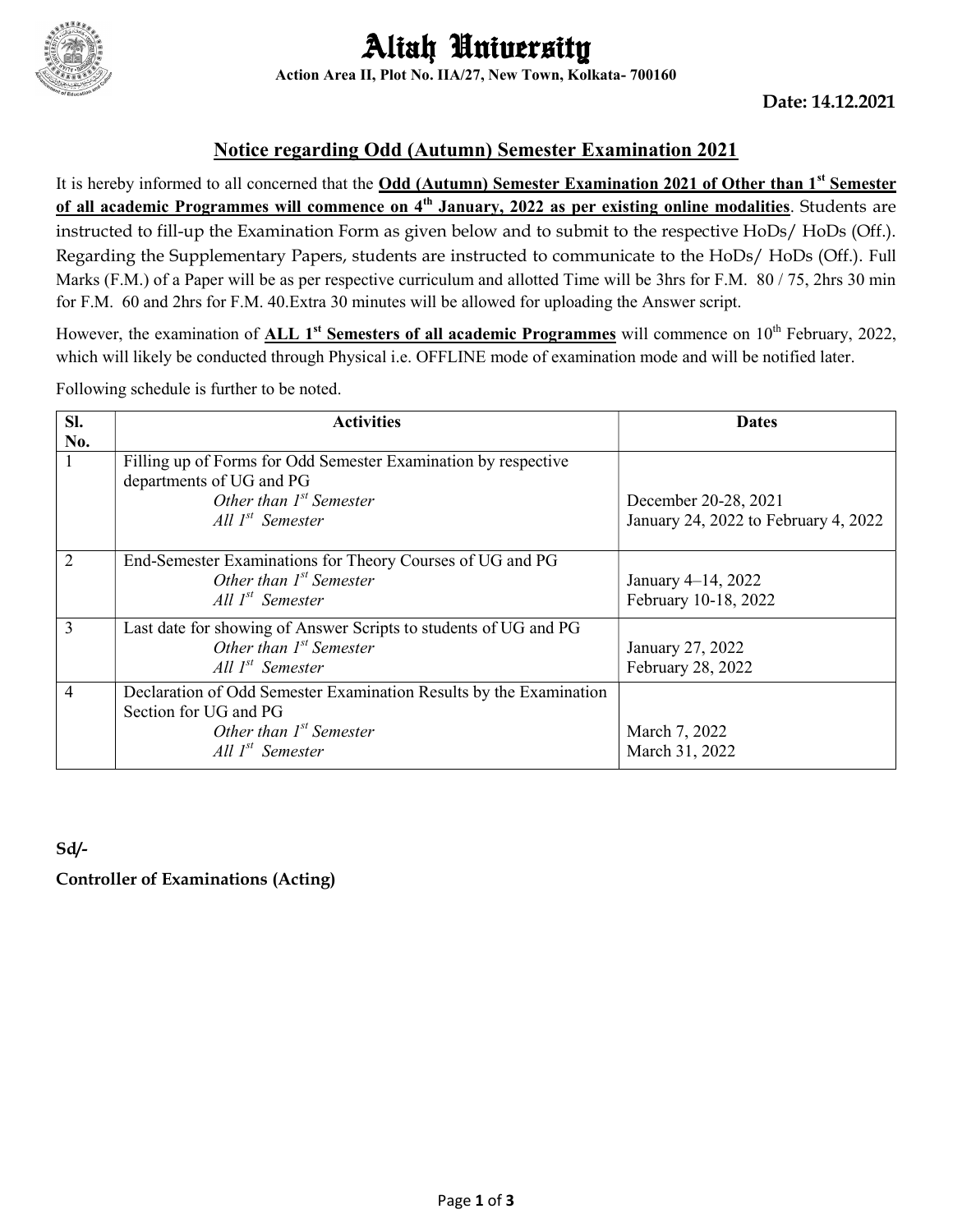

# Aliah University

Action Area II, Plot No. IIA/27, New Town, Kolkata- 700160

|                | voic. E-man of ficaus/ ficaus (Officiating) of respective Departments |                                |  |  |  |  |  |
|----------------|-----------------------------------------------------------------------|--------------------------------|--|--|--|--|--|
| $\mathbf{1}$   | Arabic                                                                | maseehur@gmail.com             |  |  |  |  |  |
| $\overline{2}$ | Bengali                                                               | samim.saifulla@gmail.com       |  |  |  |  |  |
| $\overline{3}$ | <b>Biological Sciences</b>                                            | alam micro@rediffmail.com      |  |  |  |  |  |
| $\overline{4}$ | Chemistry                                                             | alam $i$ itg@yahoo.com         |  |  |  |  |  |
| 5              | Civil Engg.                                                           | hod.cen@aliah.ac.in            |  |  |  |  |  |
| 6              | Computer Sc. & Engg.                                                  | hod.cse@aliah.ac.in            |  |  |  |  |  |
| $\overline{7}$ | Economics                                                             | melisha@aliah.ac.in            |  |  |  |  |  |
| 8              | Education                                                             | sspjamal@gmail.com             |  |  |  |  |  |
| 9              | Electrical Engg.                                                      | exam.aliah.een@gmail.com       |  |  |  |  |  |
| 10             | Electronics & Communication Engg.                                     | quazi alfred@yahoo.co.in       |  |  |  |  |  |
| 11             | English                                                               | aamsen@gmail.com               |  |  |  |  |  |
| 12             | Geography                                                             | aznarul.geog@aliah.ac.in       |  |  |  |  |  |
| 13             | History                                                               | shamimkatwa.firdos@gmail.com   |  |  |  |  |  |
| 14             | Islamic Theology                                                      | WhatsApp to: 8584853813        |  |  |  |  |  |
| 15             | <b>Islamic Studies</b>                                                | hod.islamicstudies@aliah.ac.in |  |  |  |  |  |
| 16             | Journalism & Mass Communication                                       | ghazalayasmin22@gmail.com      |  |  |  |  |  |
| 17             | Law                                                                   | smyawar@gmail.com              |  |  |  |  |  |
| 18             | Management                                                            | hod.mba@aliah.ac.in            |  |  |  |  |  |
| 19             | Mathematics & Statistics                                              | aliah.maths@gmail.com          |  |  |  |  |  |
| 20             | Mechanical Engg.                                                      | shamimhaidar@yahoo.com         |  |  |  |  |  |
| 22             | Physics                                                               | mehedikalam@yahoo.co.in        |  |  |  |  |  |
| 23             | Urdu                                                                  | hod.urdu@aliah.ac.in           |  |  |  |  |  |

#### Note: E-mail of Heads/ Heads (Officiating) of respective Departments

Copy to:

- 1. PA to the Hon'ble Vice-Chancellor for kind information
- 2. PA to the Registrar for information
- 3. All Deans
- 4. Finance Officer
- 5. Deputy Registrar
- 6. All Heads/ Heads (Off.)
- 7. T.P.O.
- 8. Students' Notice Boards
- 9. Rejuanul Hoque He is requested to upload in the Website
- 10. Office File

Encl: Examination Form